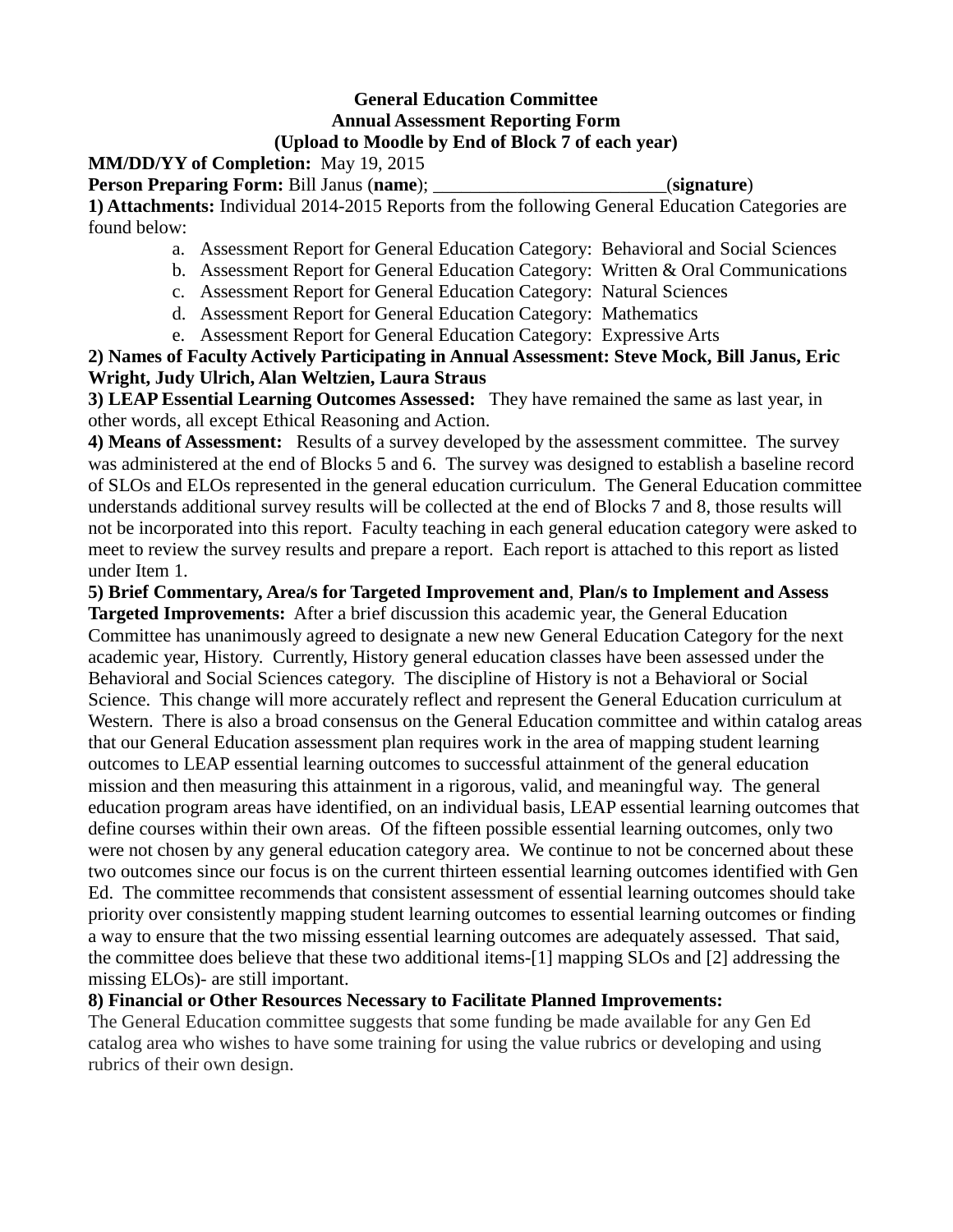# **Individual Assessment Reports for General Education Categories**

**General Education Category:** Behavioral and Social Sciences **Time & date of meeting:** 3:30pm, April 27, 2015 **Attendance:** John Hajduk, Bill Janus, Heather Haas, Aaron Weinacht, Michael Francisconi, Elizabeth Borrowman

#### **What are the primary LEAP essential learning outcomes (ELOs) that define courses that belong to your general education category?**

Based on the available data and group consensus, the following primary LEAP ELOs have been identified for our category:

- 1. Critical Thinking
- 2. Inquiry and Analysis

# **To what degree were these ELOs attained by your program area?**

Our group agreed that we lack the data needed to answer this question in an accurate or meaningful way. In addition to the issue of incomplete data (some faculty did not receive a link to complete the survey), the group also raised concerns about the validity and usefulness of the available data. For instance, values submitted by faculty for the percentage of students who achieved the ELO of Critical Thinking ranged from 0%-90%. Likewise, values for the ELO of Inquiry and Analysis ranged from 0%-90%.

Specifically, continuing our discussions from last year, we still have the following concerns:

1. The current survey is an indirect qualitative measure of faculty perceptions of their instructional effectiveness.

2. The survey results are attitudinal, based primarily on faculty beliefs.

3. The survey does not seek to capture outcomes that faculty have been asked to measure for assessment.

4. The data generated by the existing survey does not provide needed evidence, as the survey instrument does not gather data required for outcomes assessment.

5. We currently lack adequate evidence in part because we have not adequately defined the types of data that are needed for outcomes-based assessment.

6. The range of students (year, age, experience, etc.) within Gen-Ed classes further complicates the accurate assessment of learning outcomes.

# **Are there any secondary LEAP ELOs you found that were addressed in a significant number of the courses from your general education category?**

Based on the available data and group consensus, the following secondary LEAP ELOs have been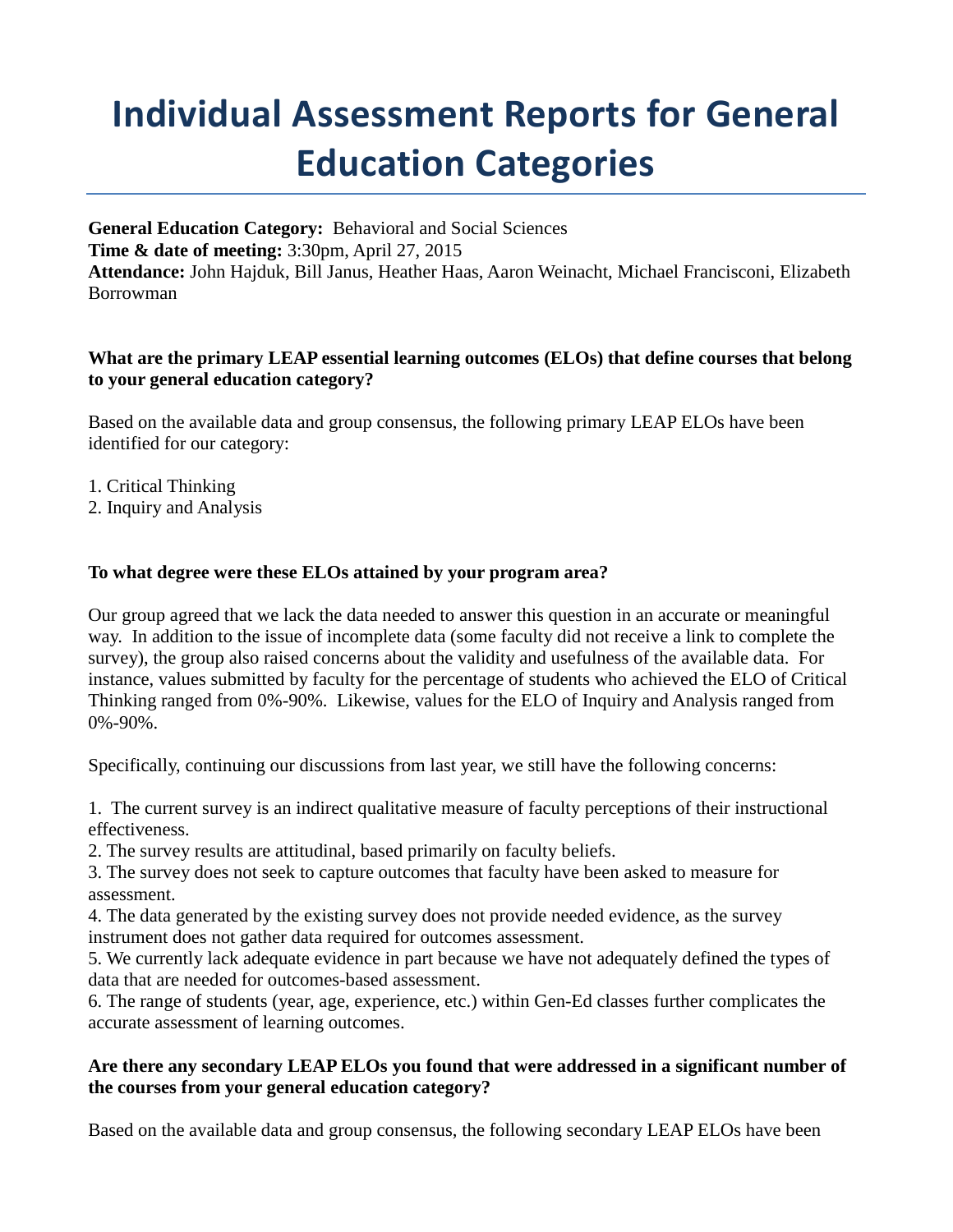identified for our category:

- 1. Engagement with Big Questions
- 2. Intercultural Knowledge and Competence
- 3. Civic Knowledge and Engagement

We continue to encourage our students to embrace the Lifelong Learning ELO in our classes.

# **To what degree were these ELOs attained by your program area?**

Issues of accuracy and usefulness of submitted data were again discussed by our group. The values submitted by faculty for the percentage of students who achieved the ELO of Engagement with Big Questions ranged from 0%-90%. The Intercultural Knowledge and Competence ELO ranged from 70- 90%. The Civic Knowledge and Engagement ELO ranged from 70-90%.

# **What other data did you discuss and what conclusions did you reach regarding that data?**

Our group discussed a number of additional issues that relate to the understanding and capture of relevant assessment data within Gen-Ed courses:

1. Some courses within our category group are currently utilizing effective assessment methods which are generating descriptive statistics that would be of value in Gen-Ed assessment.

2. The purpose and structure of our General Education program should be discussed in a meaningful way as a necessary step toward developing an effective assessment program.

3. Gen-Ed courses require a consistent, coherent system of measuring outcomes, capable of generating actionable data.

4. Effective programmatic assessment may require the introduction of pre/post tests at some level of student/course/program evaluation.

# **Based on data that you analyzed and conclusion you drew from this analysis, list all items that were chosen for action by your program area:**

Not applicable.

**Describe any follow-up on plans and actions from the previous assessment cycle in your program area.**

We have added Civic Knowledge and Engagement as an ELO

# **Provide any recommendations for items that require resources outside the control of your general education program area or require action on behalf of another general education action area (or academic unit).**

As mentioned above, our group identified some items that will likely require consideration and action from other Gen-Ed areas and/or academic units: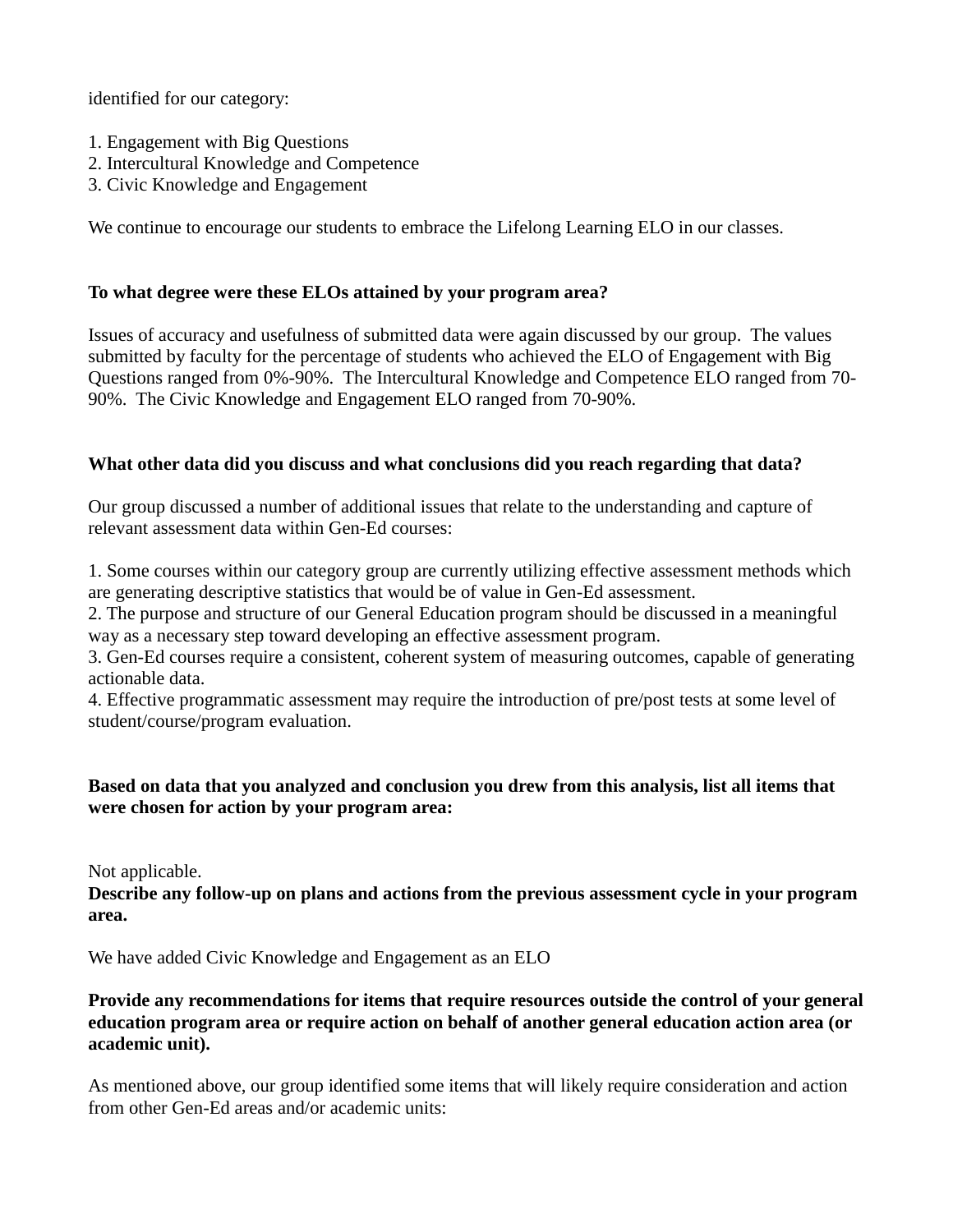1. Inclusion of ELOs that have been dropped from the most recent survey, including Foundations and Skills for Lifelong Learning.

2. Consideration of pre/post tests at some level of student/course/program evaluation as a means of measuring student learning outcomes.

3. We strongly suggest that we have pre/post testing in courses as a means of measuring ELO percentages.

4. The General Education Survey portal should be kept open for a longer period than presently.

5. Conduct the General Education Survey once per semester, not at the end of each block as it is presently.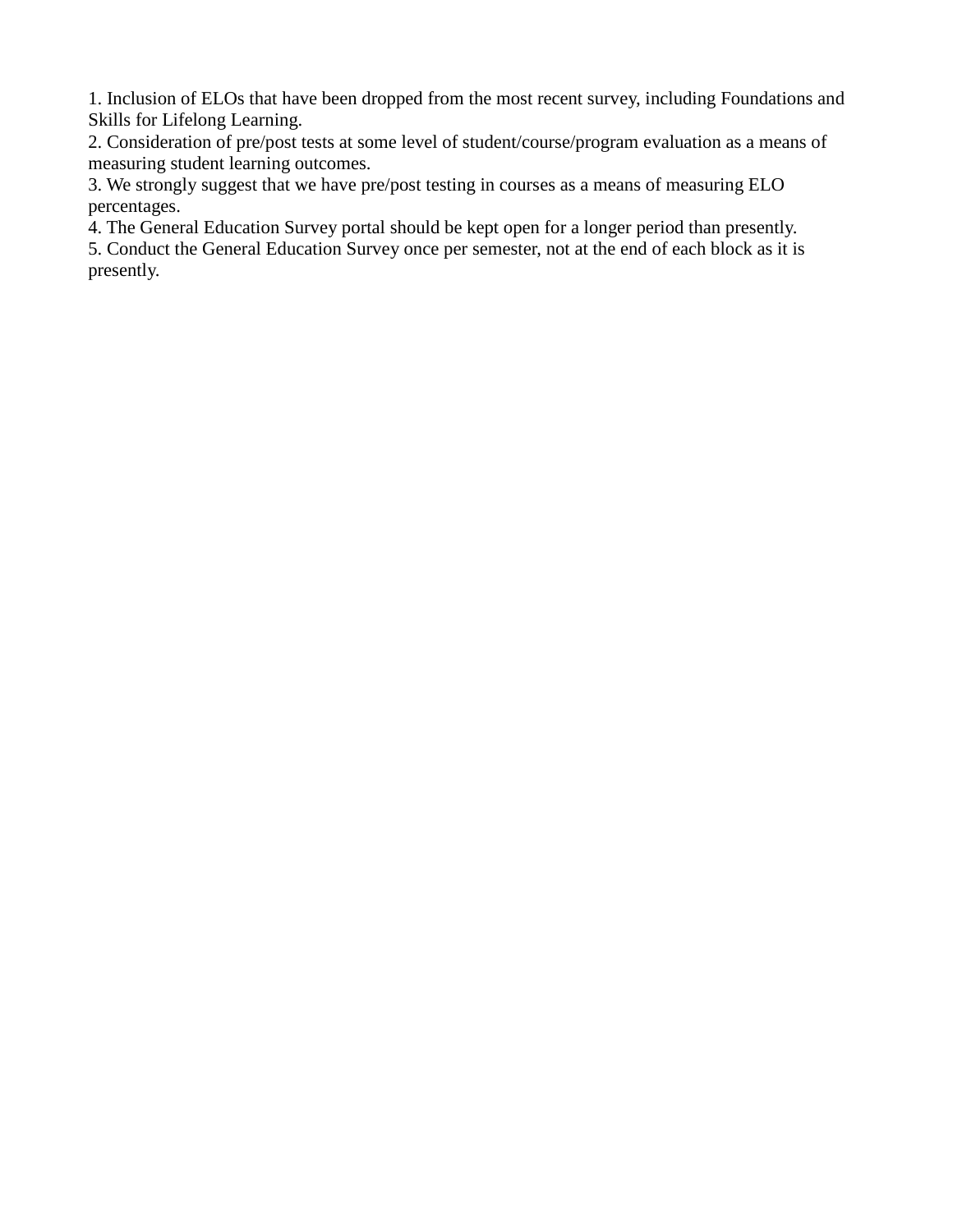#### **General Education Committee Annual Assessment Reporting Form (Upload to Moodle by End of Block 7 of each year) MM/DD/YY of Completion:**  $\qquad 05/08/2015$ **Person Preparing Form:** \_\_Alan Weltzien\_\_\_\_\_\_\_\_\_\_\_\_\_\_\_\_\_\_\_\_\_\_(**name**); \_\_\_\_\_\_\_\_\_\_\_\_\_\_\_\_\_\_\_\_\_\_\_\_\_(**signature**)

#### **1) Attachments:**

**2) Names of Faculty Actively Participating in Annual Assessment: Shane Borrowman, Bethany Blankenship, Teresa Pletch, Francis Davis, Alan Weltzien, Jed Berry, Danielle Jones**

#### **3) LEAP Essential Learning Outcomes Assessed:**

Written Communication, Inquiry and Analysis, Foundations and skill for literacy, Critical thinking

#### **4) Means of Assessment:**

Submitted papers, revised papers, research essay, (often via portfolios)

# **5) Brief Commentary:**

The data reflects results from all 20 Writ 101 classes taught in 2014-15, and reflect success rates close to those from the preceding academic year. These classes took place in Blocks 1-2 and 4-7; no Writ 101 classes occurred in Blocks 3 or 8. Instructors invoked up to 4 LEAP outcomes: Written communication (8); Critical thinking (5); Inquiry and analyses (4); and finally, Foundations and skills for literacy (2). In no case was anything less than an 80% success rate reported. In 8 cases out of 20, instructors reported an 80% success rate in students fulfilling 1 or more LEAP outcomes; in 6 cases out of 20, a 90% success rate; and in the remainder, a 100% success rate.

# **6) Area/s for Targeted Improvement:**

Unsure. The survey monkey needs further refinement. At least in this case, uncertainty persists as to what 80% reported success cf. 100% reported success really means in writing instruction and writing improvement.

#### **7) Plan/s to Implement and Assess Targeted Improvements:**

The English Department must address these results and determine what particular steps might be taken: Unsure about "targeted improvements"

# **8) Financial or Other Resources Necessary to Facilitate Planned Improvements:**

The Assessment Committee or whomever must create consistency regards the selection of ELOs. It's likely that 4 ELOs reflected in Writ 101 constitutes too broad an agenda.

This Committee or some other entity must refine the survey monkey—which the General Education Committee, after all, has understood, in the past two years, as an initial step or phase only. Raw percentages seem a slippery indicator for substantive assessment about written communications.

| (Upload to Moodle by May 31 of each year)      |             |             |
|------------------------------------------------|-------------|-------------|
| <b>Annual Assessment Reporting Form SAMPLE</b> |             |             |
| <b>MM/DD/YY</b> of Completion:                 | Department: |             |
| <b>Person Preparing Form:</b>                  | (name):     | (signature) |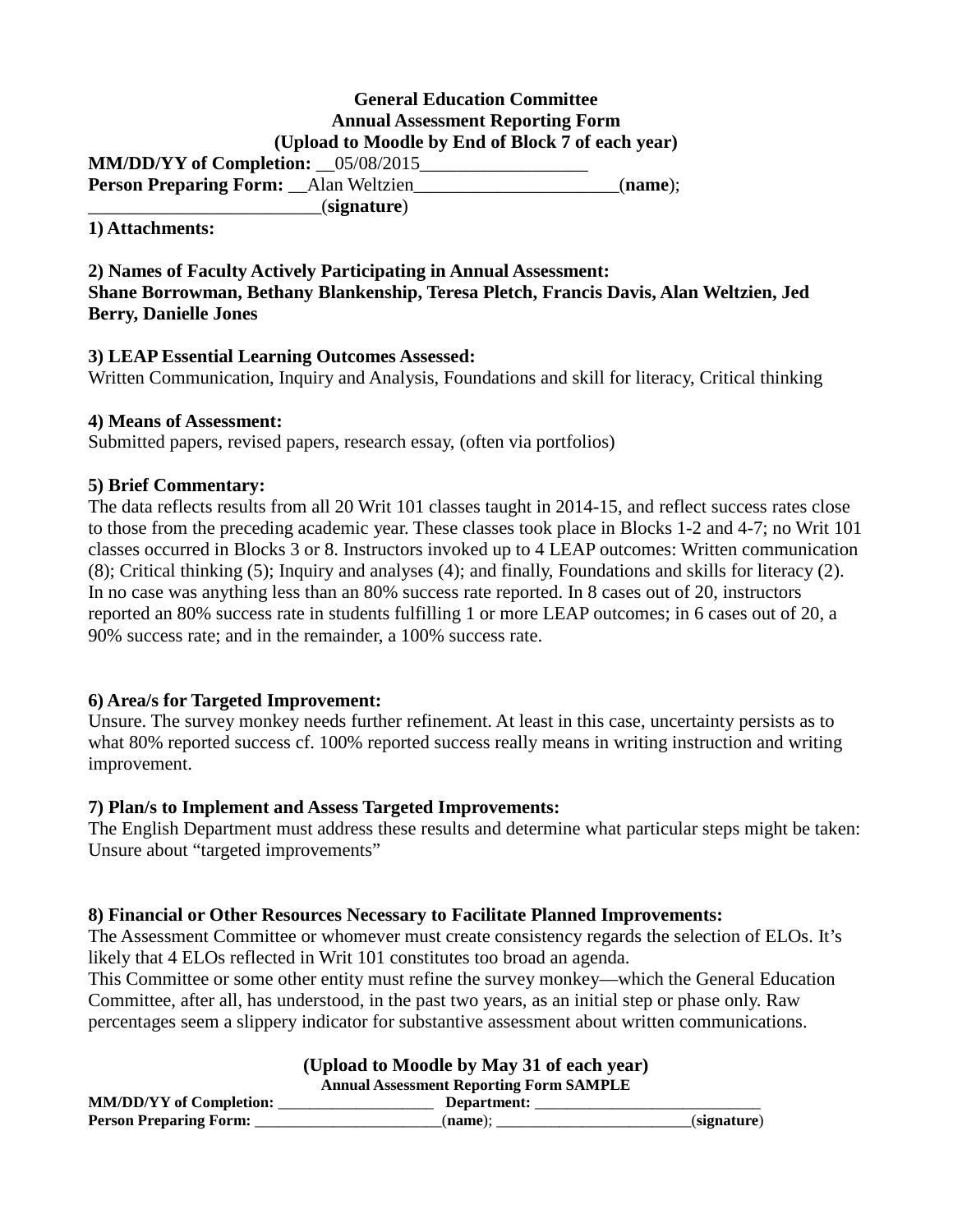**1) Attachments:** Annual assessment plan, syllabi of courses assessed, a few examples of student work in each achievement category.

#### **2) Names of Faculty Actively Participating in Annual Assessment:**

**3) Essential Learning Outcomes Assessed:** (e.g., "Numbers, 1, 4, 5"; or "All")

**4) Means of Assessment:** (e.g., "Final Essay for BIO 472"; "Comprehensive exam for ISSS 394")

**5) Brief Commentary:** (e.g., "Outcomes assessment demonstrates acceptable to excellent performance on Outcomes 1, 4, and 5, but need to improve on Outcomes 2 and 3.")

**6) Area/s for Targeted Improvement:** (e.g., "Better integrate content of BIO 472 with that of BIO 354 so that student learning of critical content is reinforced prior to BIO 472 final essay." "Rewrite Outcome 3 rubric to better highlight performance elements vital for BIO 472 essay").

**7) Plan/s to Implement and Assess Targeted Improvements:** (e.g., Fall departmental meetings will refine Outcome 3. Faculty teaching BIO 472 and BIO 354 will meet in Fall to plan on greater integration of critical content in the two classes. Proposed changes will be discussed and approved by the department by mid-December, 2013. BIO 472 final essay will be assessed again in Spring 2014 to determine success of course content changes.").

**8) Financial or Other Resources Necessary to Facilitate Planned Improvements:** (e.g., "To enable students to be better prepared for BIO 472 final essay, we would like to improve library holdings in this content area [estimated cost: \$500]." "We would like to visit colleagues in the MSU Bozeman Biology department to discuss how the department facilitates the ability of faculty to reinforce critical concepts across more than one course in their curriculum [estimated cost for UMW van, gas, lunch, etc.: \$250]."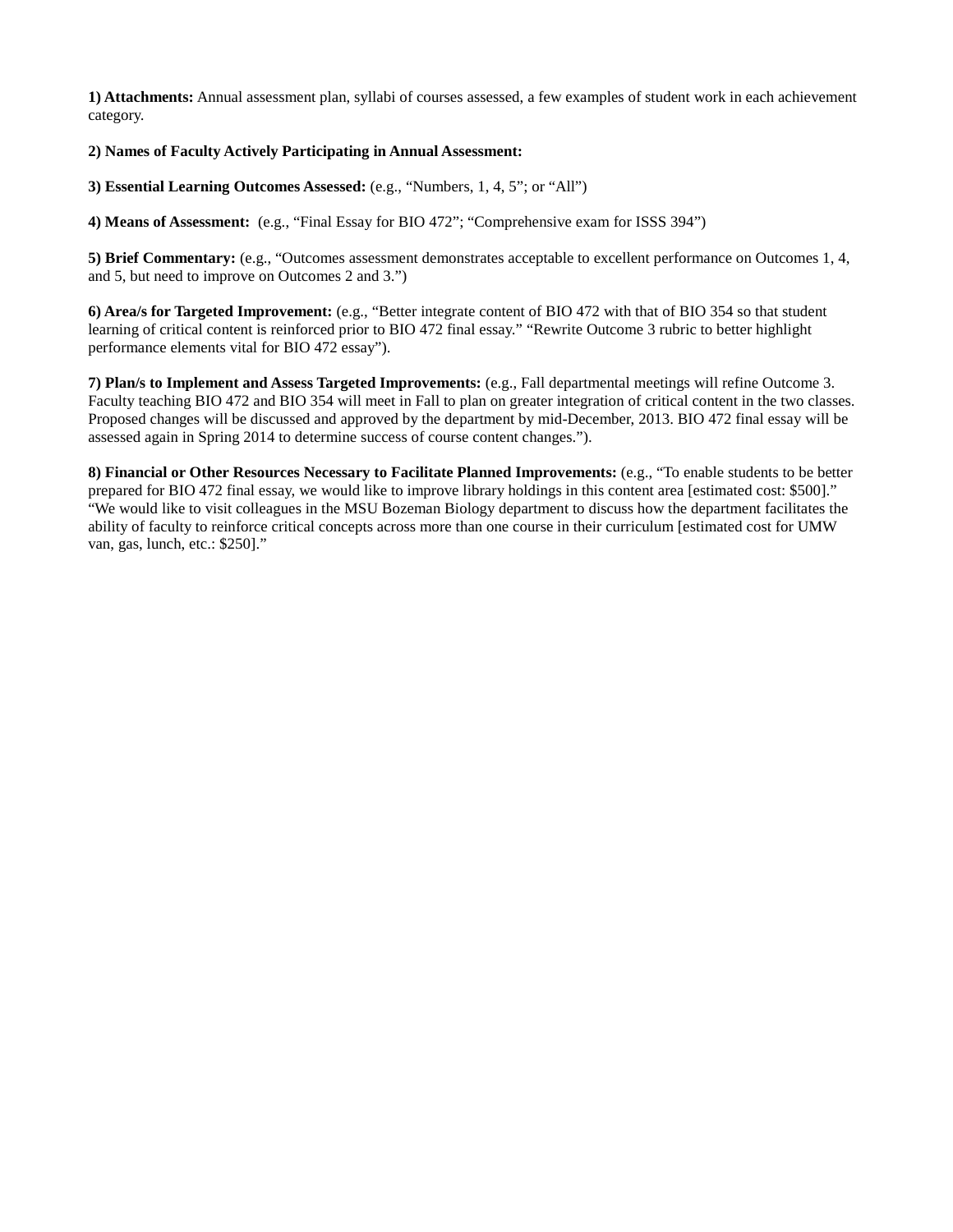# **General Education Committee Annual Assessment Reporting Form (Upload to Moodle by End of Block 7 of each year)**

**MM/DD/YY of Completion:**  $04/16/2015$ **Person Preparing Form:** \_\_\_Steve Mock\_\_\_\_\_\_\_\_\_\_(**name**); \_\_\_\_\_\_\_\_\_\_\_\_\_\_\_\_\_\_\_\_\_\_\_\_\_(**signature**)

**1) Attachments:** Survey results for Natural Sciences courses during the 2014-15 academic year

# **2) Names of Faculty Actively Participating in Annual Assessment:**

Rob Thomas, Wendy Ridenour, Bekah Levine, Jack Kirkley, Sheila Roberts, Mike Gilbert, Mike Morrow, Michelle Anderson, Steve Mock

# **3) LEAP Essential Learning Outcomes Assessed:**

Inquiry and Analysis, Critical Thinking, Problem Solving

#### **4) Means of Assessment:**

Project reports, exam questions/problems, oral presentations, lab reports

# **5) Brief Commentary:**

The results of the class surveys indicate very similar success results as the previous year. 70-90% of the students in the courses consistently demonstrate that they have successfully achieved the learning outcomes. Ideally, these results would be closer to 100% but that assumes that all of the students are prepared and putting in the necessary effort. In reality, I think that less than 100% success with the ELOs indicates that we have some fundamental standards and expectations that require true learning to achieve.

One item that we did note was that there appears to be a slight decline in the success rates (% achievement) in blocks 4 and 8. We do not believe that we currently have enough data over an extended period of time, but this is something we would like to continue to watch for. We believe that this should be examined in other areas, too, as it might help us better understand and improve our block scheduling model.

#### **6) Area/s for Targeted Improvement:**

We had some confusion as to what ELOs would be provided in the drop-down list within the survey. From what I can now gather, a finalized list of ELOs in the General Education program was created at a committee meeting that I believe I missed. I also do not recall getting the minutes for that meeting with that list. The result was that I did not then convey the pertinent information to my department so we were a bit unprepared. For instance, we expected "Knowledge of the Physical and Natural World" to be a listed ELO but it was not. Also, many of us had forgotten which ELSs the department had agreed to focus on and assess. As a result, the ELOs we did select were a bit random making it much harder to obtain good data across all of our classes.

# **7) Plan/s to Implement and Assess Targeted Improvements:**

So, a big area for targeted improvement for the Natural Sciences will be to assess the same ELOs in each of our General Education Science classes. We are also going to request that by selecting a Natural Science rubric, the first 3 ELOs available on the survey be the ones the department has preselected for assessment, leaving a 4th available at the discretion of each instructor.

Once we are assessing ELOs more consistently, we hope to analyze any long term trends, any shortcomings that are apparent, and learn why some specific classes or courses achieve at lower or higher levels. In other words, if can we identify any characteristics that clearly work we can utilize these more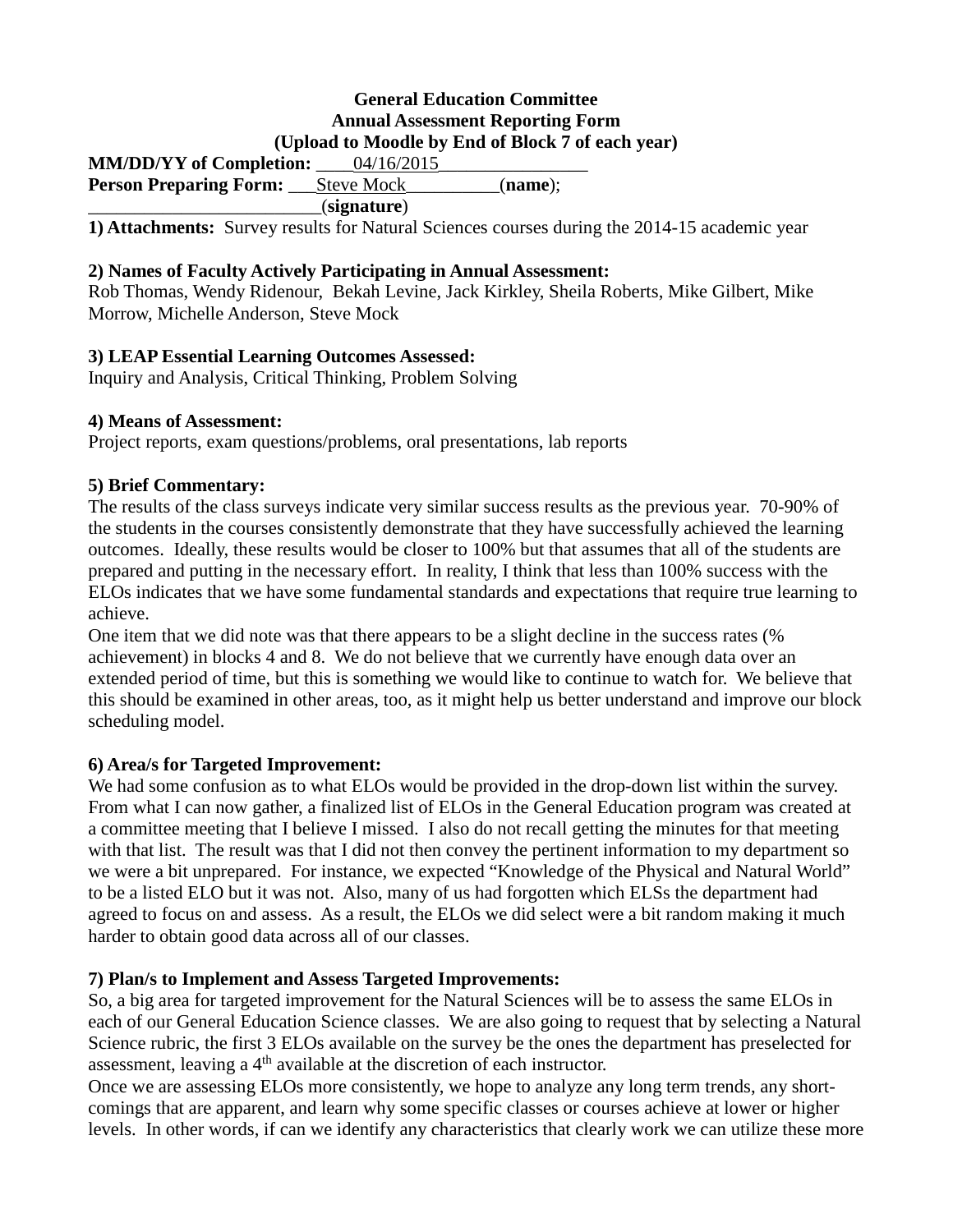frequently. Conversely, determine what does not work, we can attempt to correct any problems.

# **8) Financial or Other Resources Necessary to Facilitate Planned Improvements:**

No significant resources are necessary but we would like to see that whoever creates and maintains the assessment surveys tailor the surveys to each Gen Ed area (i.e., Natural Sciences) to help insure consistent selection of ELOs. We would also like to receive back the results of specific course surveys to each instructor.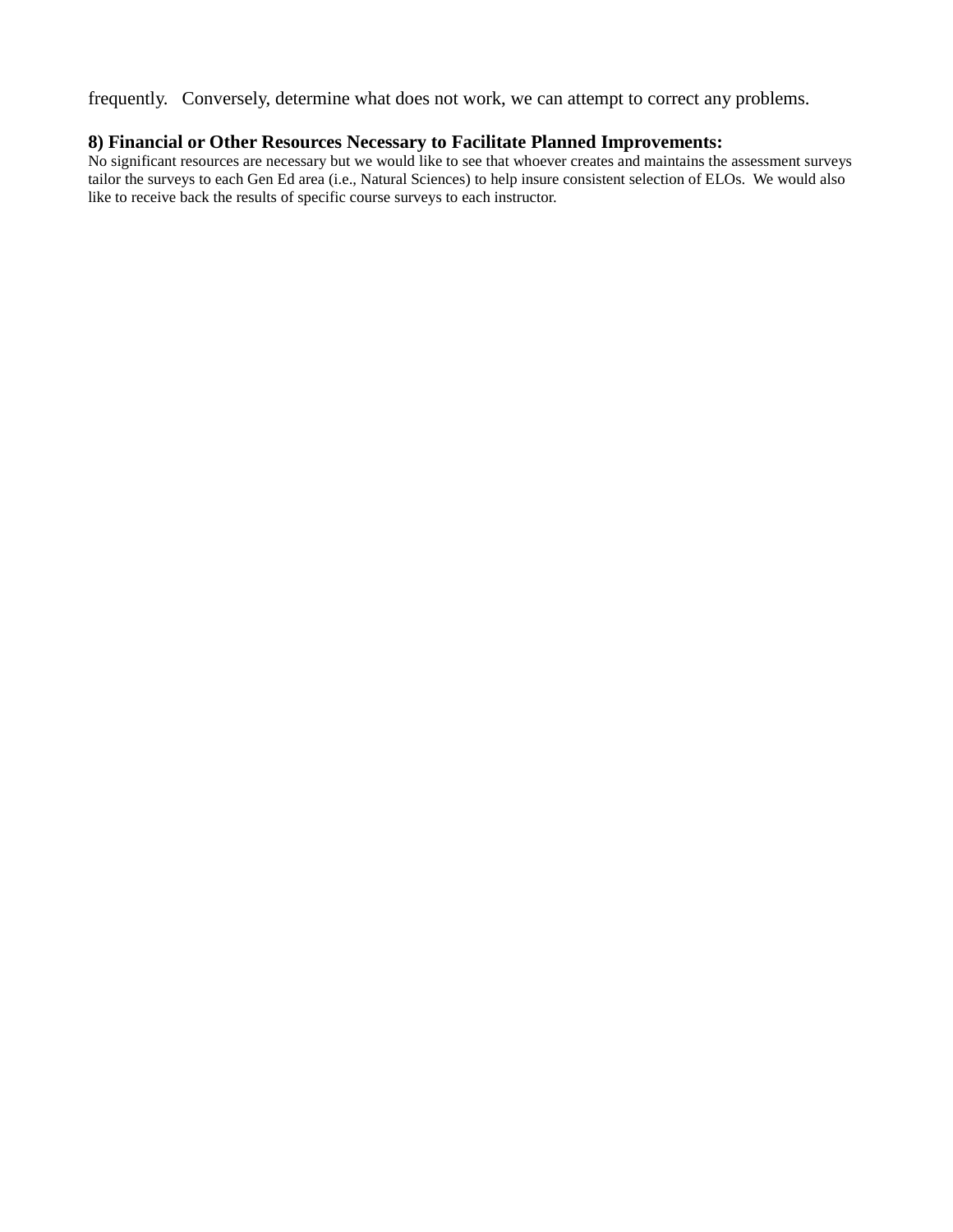General Education Category: Mathematics Time & date of meeting:  $4:00 \text{ pm}$ , Wednesday April  $15^{\text{th}}$ . Attendance: Eric Wright, Eric Dyreson, Tyler Seacrest, Elizabeth Covington, Debbie Seacrest

What are the primary LEAP essential learning outcomes (ELOs) that define courses that belong to your general education category? Quantitative Literacy, Inquiry and Analysis, and Problem Solving.

To what degree were these ELOs attained by your program area? QL: ~82% IA: ~72%  $PS: ~82\%$ 

Are there any secondary LEAP ELOs you found that were addressed in a significant number of the courses from your general education category?

Not at this time. We prefer to focus on developing a more uniform understanding of what we mean by Quantitative Literacy, Inquiry and Analysis, and Problem Solving (and how we can measure student attainment of these outcomes more accurately).

To what degree were these ELOs attained by your program area? N/A.

What other data did you discuss and what conclusions did you reach regarding that data? We did not see that there was any more data that was collected.

Based on data that you analyzed and conclusion you drew from this analysis, list all items that were chosen for action by your program area:

As already stated, we hope to focus primarily on developing a more uniform understanding of what we mean by Quantitative Literacy, Inquiry and Analysis, and Problem Solving. Furthermore, we hope to develop a way to more accurately and meaningfully measure student attainment of these outcomes than what we are using now. Guessing at percentages of students who have achieved the outcomes has become less than satisfying. We were somewhat under the impression that the general education committee was going to show some leadership in developing a better set of tools for assessing program attainment of general education outcomes. This does not seem to have happened. In the next year, the mathematics general education group will dedicate time at department meetings during which instructors of general education courses (one at a time) will have the opportunity to share what it is that they are doing in order to teach to the ELOs adopted for their classes. Once we have all had an opportunity to do this, we will begin to see if we can agree upon a more uniform understanding of what each of our three primary ELOs mean. We will then try to adopt or develop some sort of way to measure student attainment of these outcomes. Hopefully we can share this with the general education committee in the following year.

Describe any follow-up on plans and actions from the previous assessment cycle in your program area. See above.

Provide any recommendations for items that require resources outside the control of your general education program area or require action on behalf of another general education action area (or academic unit).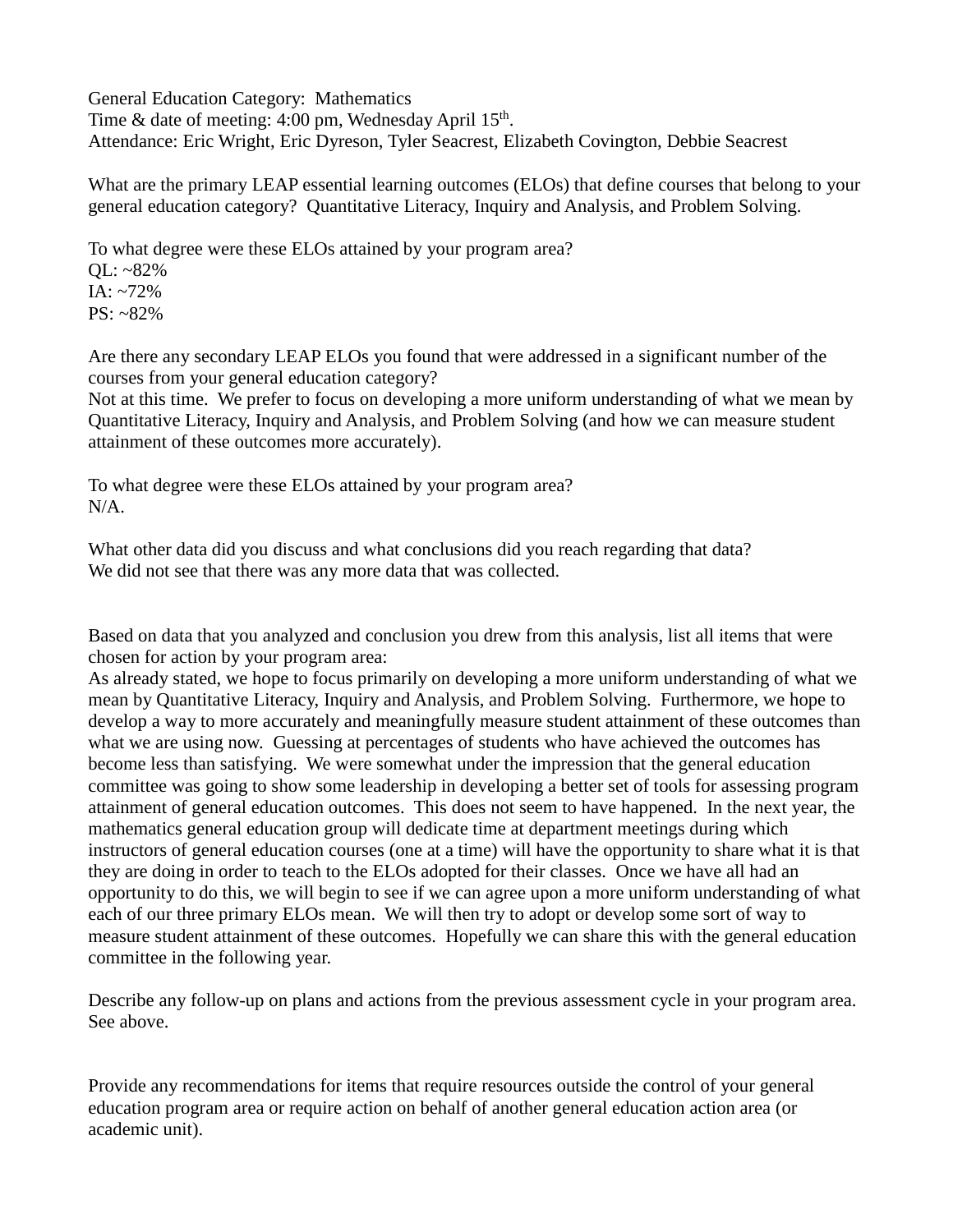Assessment Report for General Education EXPRESSIVE ARTS category Time and Date of meeting: 3:30 April 8, 2014 Attendees: J. Ulrich, A. Johnson, G. Bodish; B .McCabe; E. Mastandrea and Shane Borrowman representing the English faculty who teach creative writing 1. What are the primary LEAP essential learning outcomes (ELOs) that you propose to define courses that belong to the EXPRESSIVE ARTS category?

Creative thinking

Secondary is critical thinking

(And, depending on the professor & the class, may include intercultural knowledge and competencies, critical thinking, group work, oral communication.) \*

2. During 2013-14, to what degree were these ELOs attained by your program area

Creative thinking Anthony  $&$  Judy (theatre)  $5 \quad 5 \quad 90$ Eva & Glenn (visual arts)  $0$  10 90 Shane (creative writing) 10 20 70 Brent (music) 0 5 95

3. Are there secondary LEAP ELOs that you found to be addressed in a significant number of courses that belong to the EXPRESSIVE ARTS category? If so, what are these, and to what degree were these ELSOs attained by your program area?

Critical thinking Anthony  $&$  Judy (theatre )  $5 \quad 5 \quad 90$ Eva & Glenn (visual arts) 0 20 80 Shane (creative writing) 10 20 70 Brent (music) 0 1 99

\*We did not attempt to assess these outcomes.

4. What other data did you discuss and what conclusions did you reach?

Survey Monkey -- There continues to be confusion about the difference between SLO, LEAP outcomes, and ELO

5. List the action items for your program area:

Eva and Glenn --student art show – possibly require submission, but issue might be who is to supervise, and implications for storage.

Brent – more diverse choral and instrumental repertoire, and programming for professional musicians' events

Eva – each of us take one class and have an end-of-class open house?

Judy - require more performance participation and/or attendance; bring in diverse (including ethnic; including dance) guest artists' performances and workshops